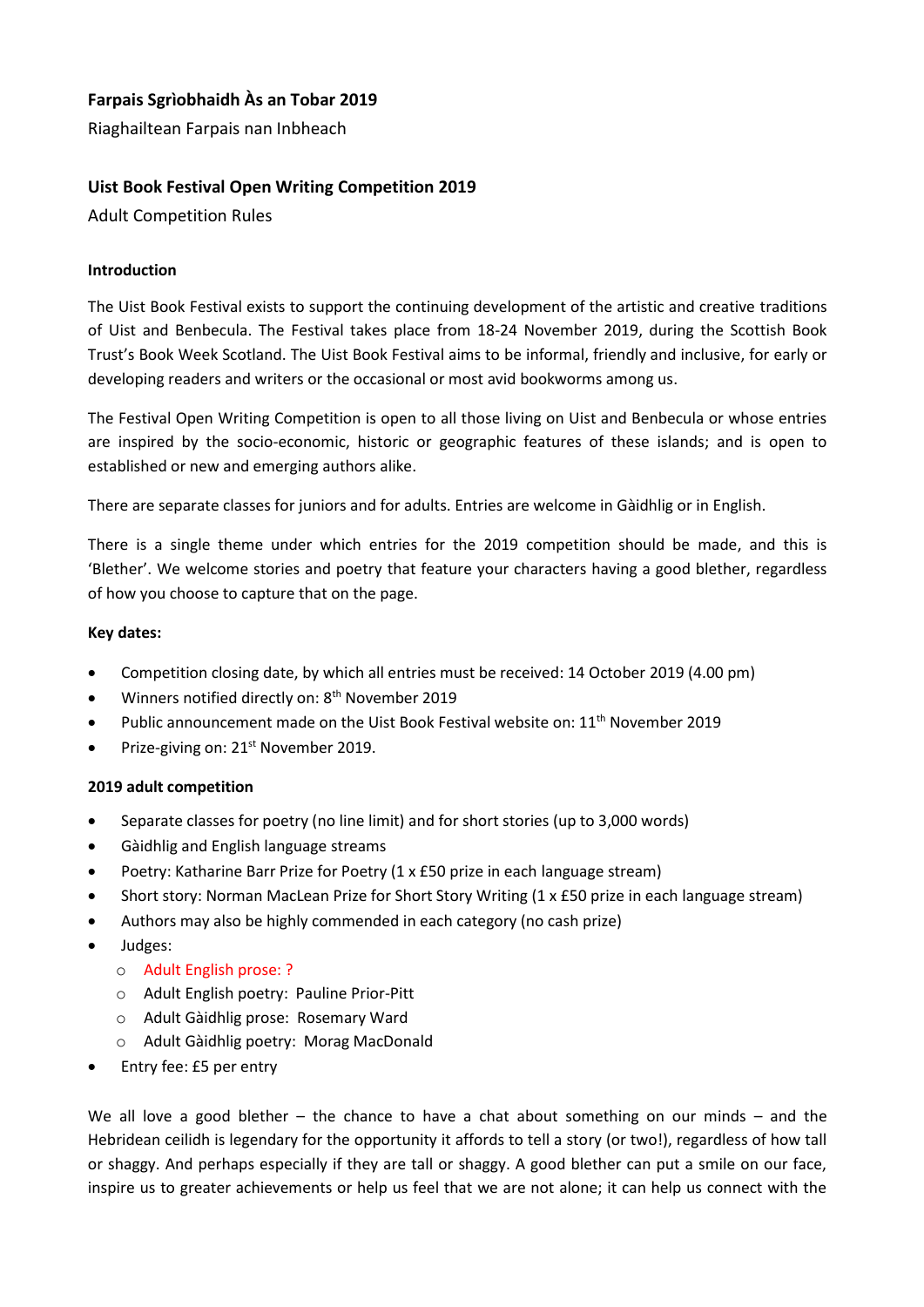people and the world around us, make us feel included and valued, and give us a better sense of who we are and how we might better realise our hopes and dreams. That's just our thoughts – we want to hear what 'blether' means to you and the characters in your stories.

Perhaps you have in mind some sort of a resolution to a situation, a new goal or fresh assessment of self, or of beliefs and aims. Perhaps that blether has outcomes that are not the ones that most immediately appear or which, perhaps temporarily, put your characters in some sort of jeopardy. Perhaps the blether takes the form of noises heard whispering in the wind, or a conversation with a fictitious character or, otherwise, with a well-known public figure, that encourages or motivates in some way those people who are involved with it.

Either way, take the opportunity to tell us a story about a 'blether'; and, in the process, we invite you to have a good blether with us.

For some examples of poems and stories featuring a blether, see the Scottish Book Trust website: <https://www.scottishbooktrust.com/book-week-scotland/read-blether-stories>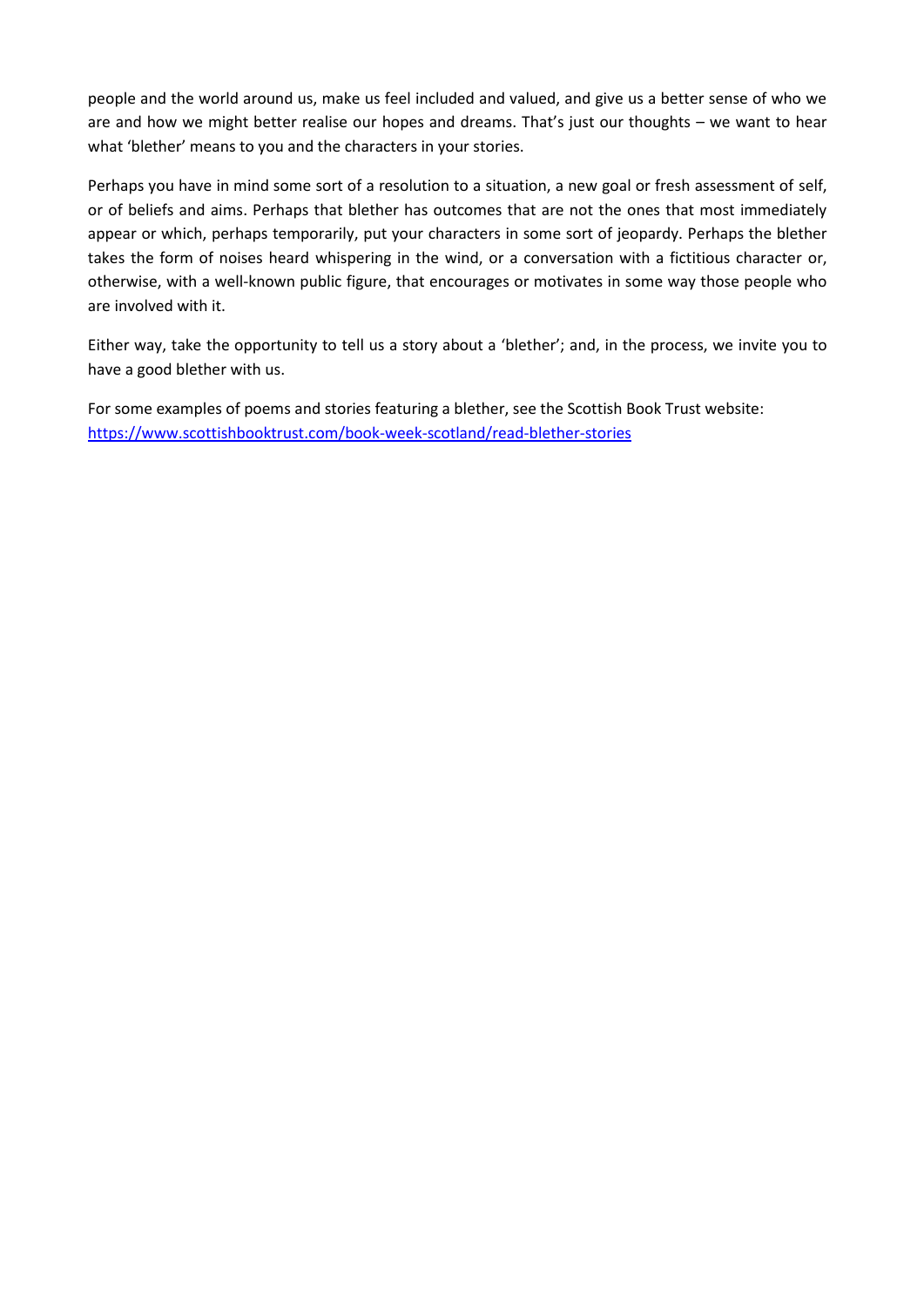## **Adult competition rules:**

- 1. Entries must be your own original and unaided work.
- 2. Entries must not have been previously published or broadcast commercially, in print or online, or have won a prize in another competition. Work that has been self-published, including online, may be entered but it must not have won a prize in another competition.
- 3. All entries must fall within the theme and openness criteria of the Uist Book Festival Open Writing Competition.
- 4. You may submit only one entry in each class. However, you may submit an entry in more than one class.
- 5. The adult competition classes are: adult poetry; and adult short story. In both classes, there will be separate, but equal, streams for Gàidhlig and English entries.
- 6. The maximum length of any entry in the adult open short story writing competition is 3,000 words. There is no limit on the lines of poetry that can be entered.
- 7. Judging of competition entries is fair and unbiased, and all entries will be read and judged anonymously. Your name or address must not appear anywhere on your entry; nor therefore must there be any other content marks that could identify you as the author of the work.
- 8. Each entry must be accompanied by a completed competition entry form. The entry form will be separated from your work after the entry has been accepted. Entry forms can be downloaded from the competition website and available at the competition address; and can be typed or handwritten.
- 9. For all competition classes, entries must be delivered to the competition address, which is: Cothrom Ltd, Ormiclate, South Uist HS8 5SB (telephone: 01878 700910). Entries can also be e-mailed to [enquiries@cothrom.net.](mailto:enquiries@cothrom.net) If posting, this is at your own risk and you must allow sufficient time for posting prior to the competition closing date. There is no facility to make entries via the competition website. Cothrom has the ability to handle card payments for entry fees, including over the phone, and you must contact Cothrom if you are e-mailing or posting an entry into one of the adult classes in order to pay the fee.
- 10. Entries in the short story competitions must be submitted in black ink on single-sided white A4 paper, double-spaced and in 12 point. For short stories, pages must be clearly numbered and not stapled or pinned in any way. There is no specific format for entries in the poetry classes. In all cases, the title of the work must be at the top of the first page.
- 11. Entry fees cannot be returned after an entry has been accepted; and no entry can be accepted unless it is accompanied by the appropriate fee. An entry is accepted at the point it is received. No changes can be made to an entry after it has been accepted.
- 12. Please pay careful attention to the key dates of the Uist Book Festival Open Writing competition.
- 13. Copyright for work entered into the Uist Book Festival Open Writing Competition remains with the authors, but Uist Book Festival reserves the right to publish the winning and highly commended entries, online or in print, for one year after the winners have been notified. We also reserve the right to use any sound or video recordings of work for promotional use.
- 14. We are unable to return entries, although these can be collected from the competition address after the competition has closed. Uncollected work will be destroyed after one month.
- 15. Entries that do not meet the rules of the competition will be disqualified. Note that the competition organisers cannot enter into any correspondence about the acceptance of entries.
- 16. Decisions made by the judges regarding the winning entries are final.
- 17. Prizes may be withheld or altered if, in the opinion of the judge, we receive no outstanding entries, or insufficient entries.
- 18. The competition organisers can be contacted via the Uist Book Festival website [\(www.uistbookfestival.org\)](http://www.uistbookfestival.org/).
- 19. There will be a prize-giving ceremony at the Uist Book Festival 2019. Travel to this event will be at each prize winner's own expense.
- 20. By submitting an entry, you are agreeing to the competition rules.

*Entry fees will go towards the Competition prize fund and in furtherance of the aims of the Uist Book Festival and of the communities of Uist and Benbecula.*